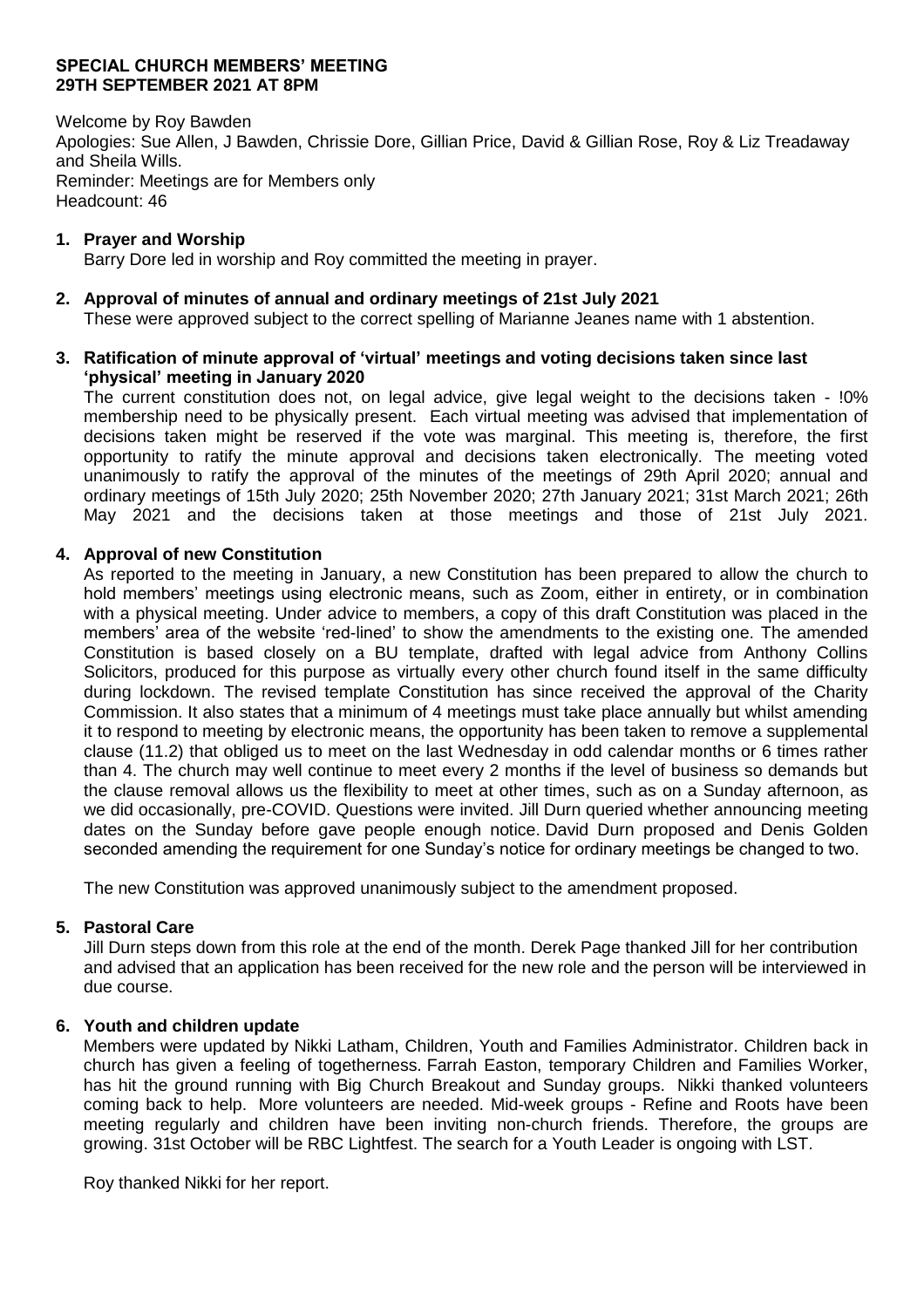# **7. COVID-19 report**

Helen Yarrow reported that more about the Big Church Breakout will be in the newsletter; thanks to Nikki who did most of the planning. New families attended, as well as young and old folk. Patience is required for seating folk on a Sunday when spaces are reserved for those who wish to socially distance. Sunday evening services have resumed. The 1st Sunday will be an evening of Worship, the 2nd a bible study, the 3rd an evening when we meet around the Lord's table and the  $4<sup>th</sup>$  'Open to Question.' There will be refreshments and the opportunity to fellowship together. Tuesday Fellowship, Cafe Connect, Craft Group and Springboard have started up. Springboard will be meeting on 3rd Sunday pm at RBC. A new lady is coming in to do art at Cafe Connect. We are in tentative conversations about Accord starting up again.

Friday updates will cease. Information sheets will be handed out on Sunday and emailed out on Monday. Items for the information sheet to be sent by Wednesday. Hand in Hand Deaf Ministry will be starting up again and meeting 2nd & 4th Sunday afternoons 2pm – 4pm on Sapphire and Emerald. 1st and 3rd Sundays will be signed services in church.

We have a duty of care to ensure we share what we are doing with everyone. There are monitors around the building that show the air quality. The church has also acquired medical grade air sanitisers used in hospitals to clean the air with a high efficiency absorbing filter that clears the air of pollutants. These are currently on loan to RBC and are mobile and can be moved from room to room. The H&S Executive sent an email that they are visiting buildings to check that we are doing all we can to protect people. This includes risk assessments of events that we run.

RBC COVID meetings are now reduced to one per month but they have a WhatsApp group and meetings can be called when necessary. Discussions are taking placing about the blue bags and how they can be passed round, etc.

Derek thanked the COVID team for the massive commitment they have made during COVID.

# **8. Membership Matters.**

Resignation from Josh Newton and Carol Skov who recently moved away. Deaths of Mairi Coles, Barbara Winterburn and Dee Braithwaite were reported. Alan and Helen Benford wish to re-join the membership. They have previously been interviewed. Their applications were unanimously approved. Membership stands at 287.

# **9. Data Protection Policy**

Roy Bawden advised that this is an area regulated by law – the Data Protection Act and UK General Data Protection Regulations – with sanctions at trustee, staff and volunteer level. It is very important that we review regularly to check we are complying. Other Christian organisations, including churches, have been penalised. Data is any information that can identify a living person of any age i.e. name and contact details, an image or any other information. Under the legislation, additional obligations arise in relation to what is classed as 'special category data'. This includes data that identifies someone's religious beliefs or affiliations. Key principles include the use of data given to us. It must be lawful, fair and transparent. It should be used for its stated purpose when it was provided – this is specified by the church providing a Privacy Notice at the time the data is obtained. The information should be relevant, not excessive, stored confidentially, retained appropriately and held securely. The Trustees have approved a new DP policy. It is available on the church website. A separate Data Retention Policy has also been agreed and is in the Members' area of the website. Nikki Latham, our Operations Manager, has been appointed as the new Data Protection Officer. There have been some other documentation changes to things like Privacy Notices and Consent Forms.

One of the key actions will be to provide training to all those who handle data, such as contact details, etc., for all trustees, staff and volunteers, with annual refreshers. It is also hoped to have an exercise to sweep up those that have not given consent in the past. The Policy is approved at Trustee level.

# **10. Report from Church Treasurer.**

Craig Rowland brought the report. 3 documents have been posted on the church website. If there is anything that needs clarification, email Craig.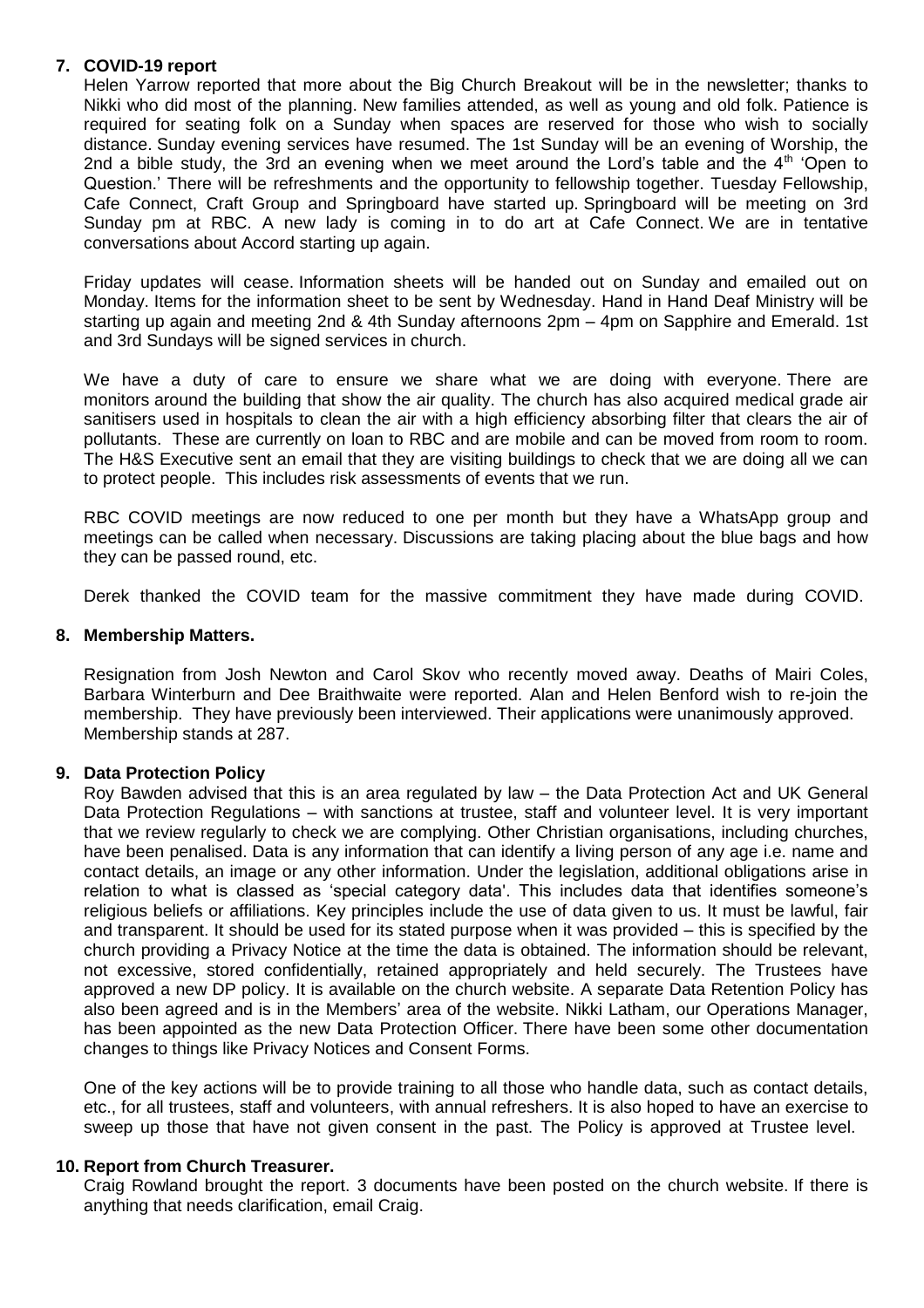Rolling 12-month average income is dropping. By 2022, it needs to be averaging £27,500 in the proposed budget. Offerings to the end of August 2021 are £21,000 below budget. The shortfall in income is due to the church being closed and the loss of 'blue bag' offerings from the Sunday services. Total revenue for the first eight months of the year is however £43,000 above budget, mainly driven by two legacies received from the estates of Eileen Thompson and Jean Lewis that together total £50,000. In addition, a 'one off' donation of £6,000 and a tax refund of £8,000 have been received. We have yet to receive the £25,000 legacy from June Liddiard's estate which, when received, will mean that we have received £75,000 of legacies during a very difficult year.

Total expenditure to date is £233,000, which is £21,000 favourable to budget. This under-spend continues to be driven by furlough payments for the cleaning team (ceased in September as Caroline and Peta returned to full time working),a general under-spend through the church not being fully operational and a saving in staff costs due to vacancies. Our thanks goes to all the existing staff and volunteers who have covered these vacancies throughout 2021.

In summary, the shortfall in offerings (£21,000) has been totally offset by the expenditure under-spend (£21,000) and the unexpected increase in 'other' income (legacies, donations and tax refunds) has given us a cash surplus to date of £64,000. We expect to receive £25,000 from June Liddiard's estate and are now forecasting to finish with a surplus of circa £81,000. We have been truly blessed by the receipt of significant legacies and 'other' income that has put us in a strong cash position. However, our underlying income and expenditure position is a cause for concern. If offering levels stay at their current level, we take into account the rise in inflation and the church being able to successfully fill vacancies before the start of next year, then we will run at a deficit of over £50,000 in 2022.

The Finance Committee has discussed plans to close this budget deficit and have put together a first draft budget for 2022 that was presented. The final budget will be presented for approval at the Church Members' Meeting in November. Last year's budget was low last year with COVID in mind but loss of cash in envelopes is a concern whilst a favourable budget movement was due to Sharon Rose not returning to Moldova but hopefully she will be able to go in January. Within the budget proposal, offerings are increasing year on year by 13.6% (£40,000) to £330,000 (2021 Budget £322,000). In the last 'normal' (non-COVID) year to 31<sup>st</sup> December 2019, the church offerings totalled £351,000 (6.4% more than proposed in the 2022 budget). Use of legacy money for general use is avoided; 8 Oxford Drive will be rented out - John's leave date is 4th October. Ministerial and Admin expenditure includes pay. Whilst the gross amount increases, the net amount is unchanged due to the benefit of the rental. To close the budget gap should income not increase, costs could be cut but this is not anticipated, with cash reserves available to bridge a gradual recovery - there is a current surplus of £81,000.

Detail of cash reserves held was provided including that designated for women's safe house, unrestricted fund, legacy fund, youth mission, men's safe house, Tuesday Fellowship, mission, fellowship fund and general fund. Money previously spent on the Sidewalk will be future-proofed as it paid for equipment that will be used in the new building.

A number of standing orders have been lost from folk that have moved away, passed away or suffering hardships. We are cash strong but we need underlying cash offerings to grow in the future.

# **11. Report from Church Secretary**

Deacons elections are in November. All share a responsibility. There will be 8 vacancies, of which 5 may be filled by deacons who have offered themselves for re-election. To be eligible, the candidate must have been baptised by immersion in water, have been a member for at least 12 months and be over 21 years of age. To nominate, ask Roy for a nomination form, seek 2 other members and the candidate to agree to your nomination and return to Roy by  $3<sup>rd</sup>$  November.

Strategic priorities: transition of our Senior Minister. The church team is advancing work on the profile that will be issued when a successor is sought probably in Spring next year, as experience teaches us that it can take a very long time for the process to be completed. Church involvement in that process will be sought. As it is never too early, members are asked to use their Christian networks to get the word out regarding the forthcoming vacancy in late 2023, as the pool of names to replace such an excellent Senior Minister as Derek will not be a very large one. Any suggestions regarding possible candidates can be fed to any of the Deacons.